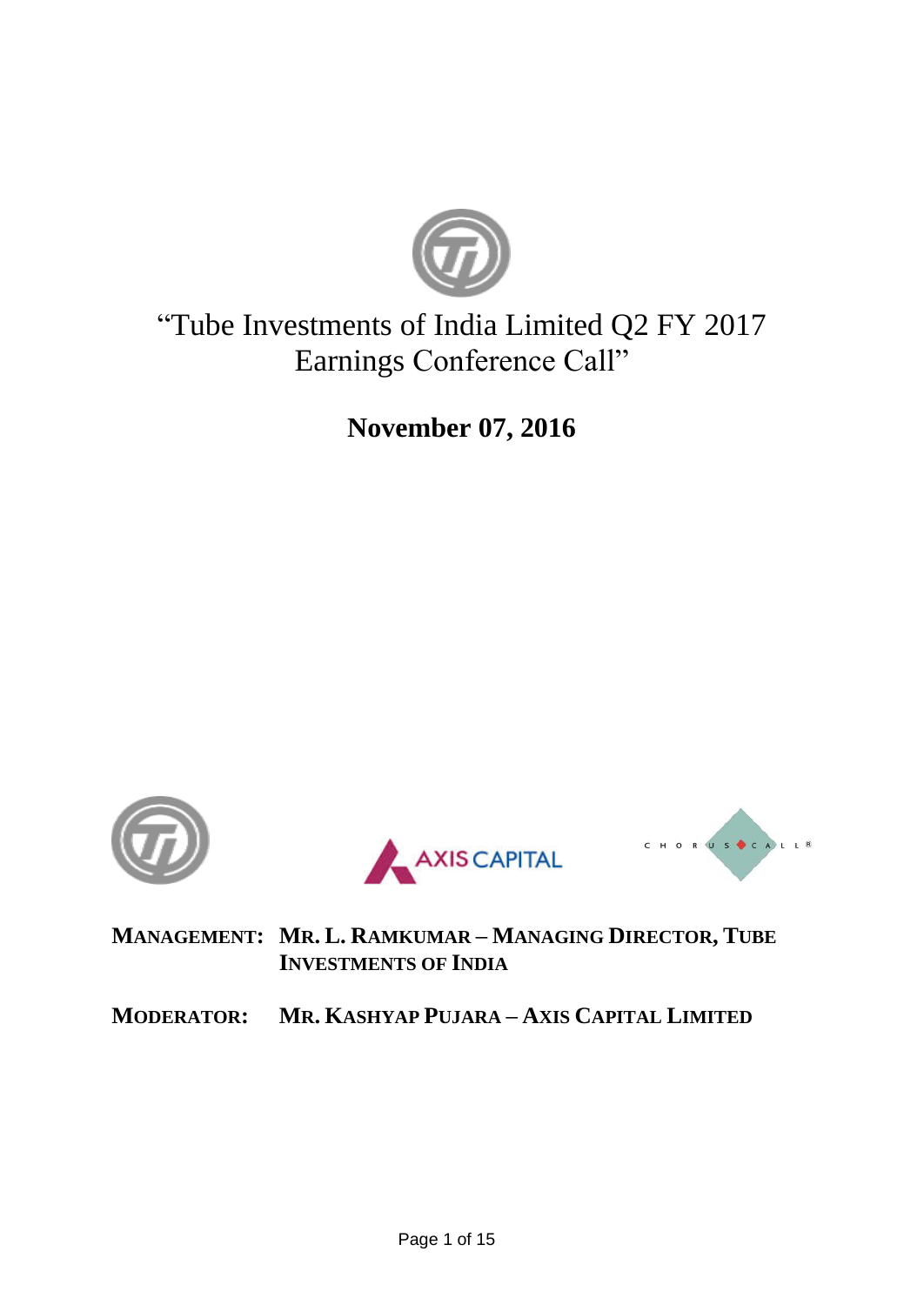

- **Moderator:** Ladies and Gentlemen, Good Day and Welcome to the Q2 FY 2017 Earnings Conference Call of Tube Investments of India. As a reminder, all participant lines will be in the listen-only mode and there will be an opportunity for you to ask questions after the presentation concludes. Should you need assistance during the conference call, please signal an operator by pressing "\*" then "0" on your touchtone phone. Please note that this conference is being recorded. I now hand the conference over to Mr. Kashyap Pujara from Axis Capital Limited. Thank you and over to you, sir!
- **Kashyap Pujara:** Hi, good afternoon, everyone and thank you so much for standing by. It is a great pleasure to have with us the management of Tube Investments of India and from the management side we are represented by Mr. Ramkumar who is the Managing Director. And without taking too much time, I now hand over to the floor to Mr. Ramkumar. Sir, over to you, sir!
- **L. Ramkumar:** Thank you, Kashyap. Good morning to all of you. I have great pleasure in addressing you, thank you for good participation. We had another good quarter, the quarter two of 2016-2017. You might have seen the numbers and read our press release and other documents.

Just to recap – Our total turnover of the standalone company TI increased by 2%. The EBITDA went up by 8.5%. The EBIT went up by 21% and PBT went up by 90% and the PAT, as a result went up by 113%.

In terms of individual segments – we did not have a good quarter for bicycles. I will come to the numbers of volumes of each of these divisions a little later. In the case of bicycles division, we had shortfall in the trade volumes largely due to the floods in the Eastern parts of the county Northeast and West Bengal, this is phenomenon for the entire industry, it is not only for us the market did go down.

In the case of institutional orders, the government orders, we did have our lowest sales during the current year but it will make up subsequently which I had been talked about. Hence, there has been a drop in the volume and value. The drop in turnover was 23%, the drop in the overall PBIT was 73% because there has also been an impact of the new plant which is being commissioned in Rajpura the additional cost, we just pushed up the cost.

Engineering division had a good run again for the second consecutive quarter while the turnover went up by 12%, the PBIT went up by 72% largely driven by help from the auto industry as well as good exports. Exports there has been a significant movement in terms of volume and value. In the case of metal form products it is dependent on both two wheeler and four wheeler, the doors frame sections which we have been supplying to car makers made a good improvement. There has been an improvement in some of the other auto parts which we supply like motor casing and also the coaches we supply to ICF. Hence, the turnover went up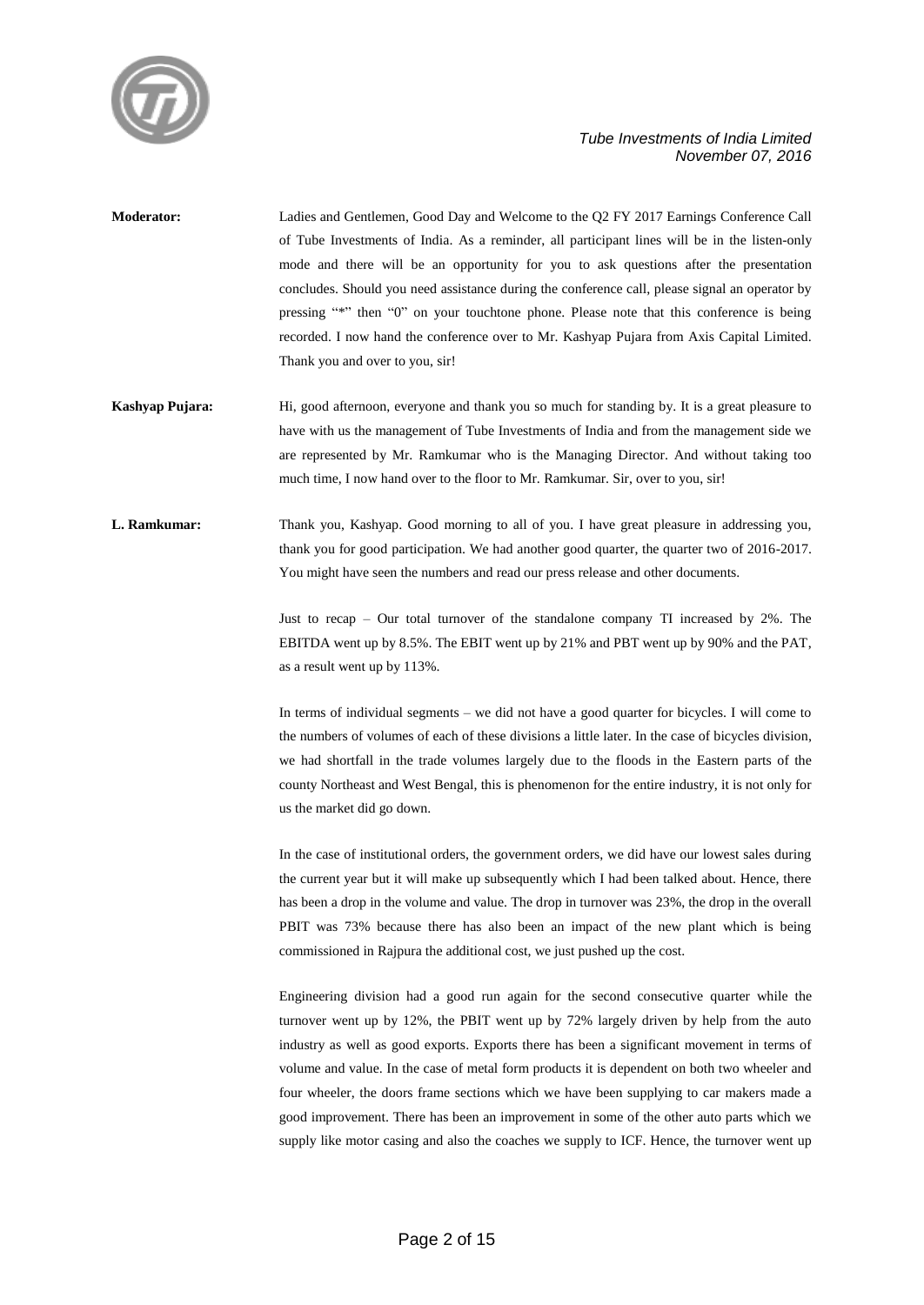

by 19%, the profit before interest and tax went up by 30%. This is as far as the segmental results are concerned.

Coming to the volume numbers of the standalone company:

Overall in the bicycle division in this quarter we ended up with a sale of Rs. 7.64 lakhs as against Rs. 10.52 lakhs last year a drop of 27% of which the drop in the trade segment is around Rs. 1.5 lakhs - Rs. 1.6 lakhs because we ended up with Rs. 6.9 lakhs as against Rs. 8.5 lakhs in the same quarter last year, a drop of 18%. We had significant drop in the standard segment. The standard segment is affected by a large value of institutional orders. The government orders which we had executed last year around Rs. 1.9 lakh this year we could only Rs. 30,000 I believe it is only a timing issue. We already have orders but the deliveries are happening in the second-half of the year. Last year we ended up with something like 1.1 million bicycles to the government. This year we are likely to do a similar number or may be slightly more. So the second-half we will make up this shortfall in volume.

As far as exports is concerned we did well in bicycle division, last year same quarter we did 14.000 cycles this year we did 40,000 cycles there has been good growth there. But overall, the bicycle division lost money because of the drop in volume.

Coming to the Engineering division – we had a moderate growth in the domestic market because 3% improvement in all the tubes and 10% improvement in our cold rolled strips which has been doing well thanks to the automotive industry. However, in the export business we grew by 100%, we have had good traction from some of our automotive customers in the Southeast Asian countries where progressively our volumes are going up after they have seen and tested our quality over the last two years to three years, this has also impacted our profitability.

In the case of large diameter plant there has improvement we have been ramping the overall volume went up by 15% over a similar quarter last year and sequentially over the previous quarter went up by 19%. Only thing is the price realizations has not been as good as we planned in this sector. So, the losses have definitely come down, at the EBITDA level we have clearly brown even, we are quite positive, last year we were negative at the EBITDA level but at the PBIT level there is still negative which needs to be bridged as we go along.

In the metal forming section as far as automotive and industrial chains are concerned, we grew by 12%, we grew by 12% in the aftermarket, we also grew by 5% in fine blanking. However, in the doors frame sections which we supply to various automotive makers, we grew by 6% and a few other products we grew by 10% to 15% which are supplied to various automotive industries.

As regards outlook for the future for the coming quarters: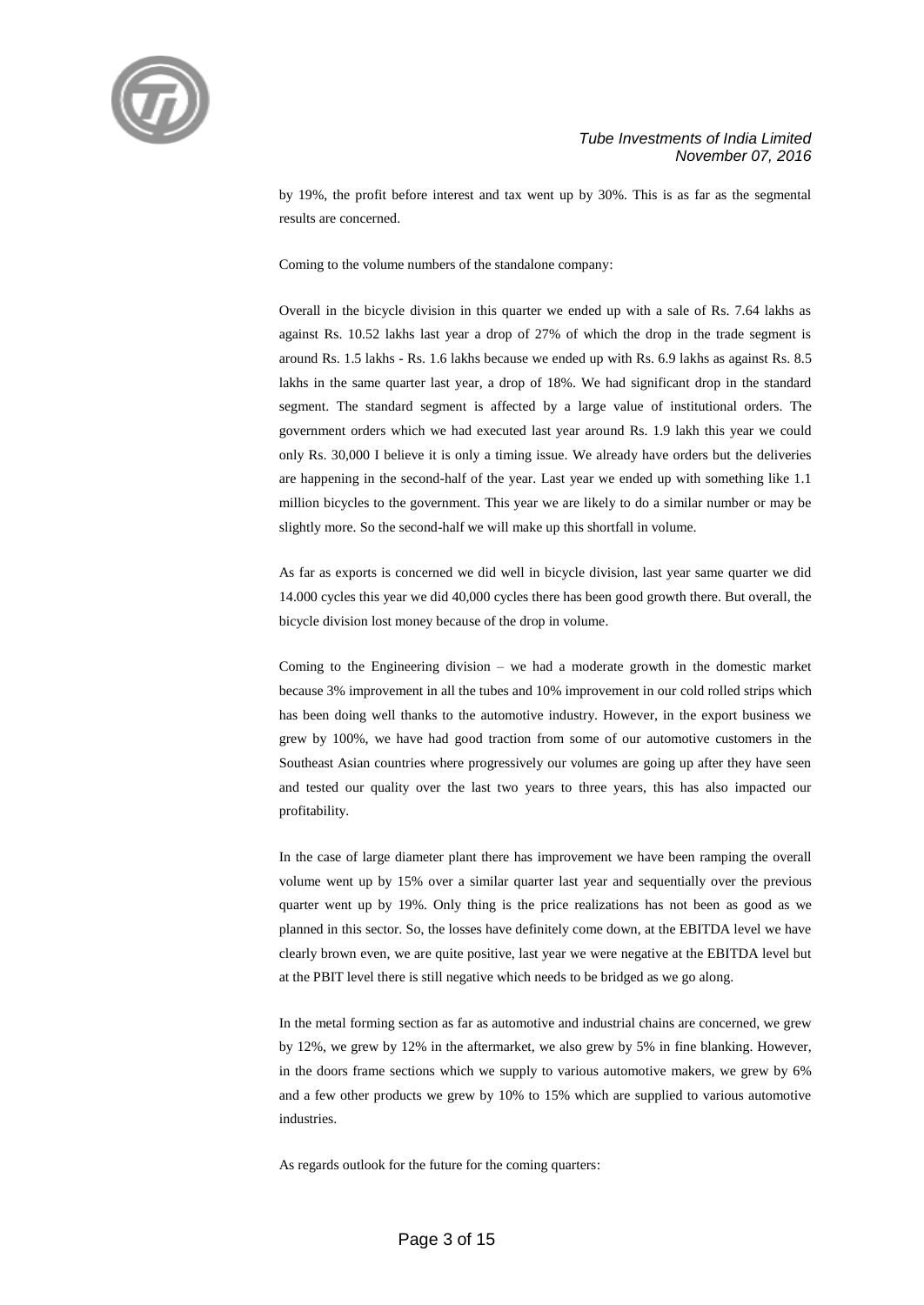

Bicycles we believe we are very badly hit due to this floods and other things in the second quarter. We are likely to redeem ourselves in the next two quarters, normally the third quarter is not a great quarter for us the fourth quarter is a good quarter. We are doing a lot of work in terms of retail and new products, we believe that will give us a lot of rich dividends as we go forward. As I told you, the proportion of the government orders will be fairly large in the second-half, we almost received all the orders from most of the governments who are giving these orders. So, the second-half definitely will be far better than the first-half in terms of volume, turnover and profits.

As far as the Engineering division is concerned as we know but for the large diameter cube is largely dependent on automotive. We are still seeing a fairly strong order book for two wheelers and passenger cars and this trend should continue and we are also making all plants required to balance our capacities across the various locations in North, West and South is going to help us in terms of better deliveries and higher volumes.

Exports – we expect the trend to continue at least for the next couple of years at the level where we will be continuously growing and a lot of work is being done in terms of enhancing our capability to continuously provide high quality products sustainable basis. The metal forming section the two-wheeler industry is looking a lower slower now but passenger car is looking good to the extent of that I think our sales in the OEM sector could be a little flat in the chains segment but as far as fine blanking is concerned and other products of metal forming like door frame we believe the growth will continue. Whenever required we are debottlenecking capacity and we have definitely taken the more positive view of the capacity requirement thinking that the growth could be higher than what it has been in the last two years to three years. This is the story as far as TI is concerned.

Coming to the operating subsidiaries like Shanti Gears:

Shanti Gears we improved our turnover by roughly 9% to 10% over the previous 8% to 9%. We ended up around Rs. 47 crores Q2 last year this year Rs. 51 crores. The profit before interest and tax was around Rs. 9. 2 crores against Rs. 8. 4 crores. Last year same quarter we had a very rich mix of orders we had high margins but this year we balanced it with high medium and low. The market is not great because projects have not taken up, the capital expenditure cycle if it improves in the industrial sector it will benefit us. Nevertheless, we have looked at newer and newer avenues where we can supply specific niche products which will definitely boost our turnover and profits.

Coming to Sedis, our subsidiary in France – we had quarter where our sales dropped to  $66.7$ million again  $67.03$  million last year, but there has been an improvement in EBITDA and PBT. PBT was at 44,000 as against (-233,000) in the similar quarter last year largely due to a number of efforts in reducing cost. The market continues to be flat in Europe and that does have an impact in terms of the top-line of this particular quarter.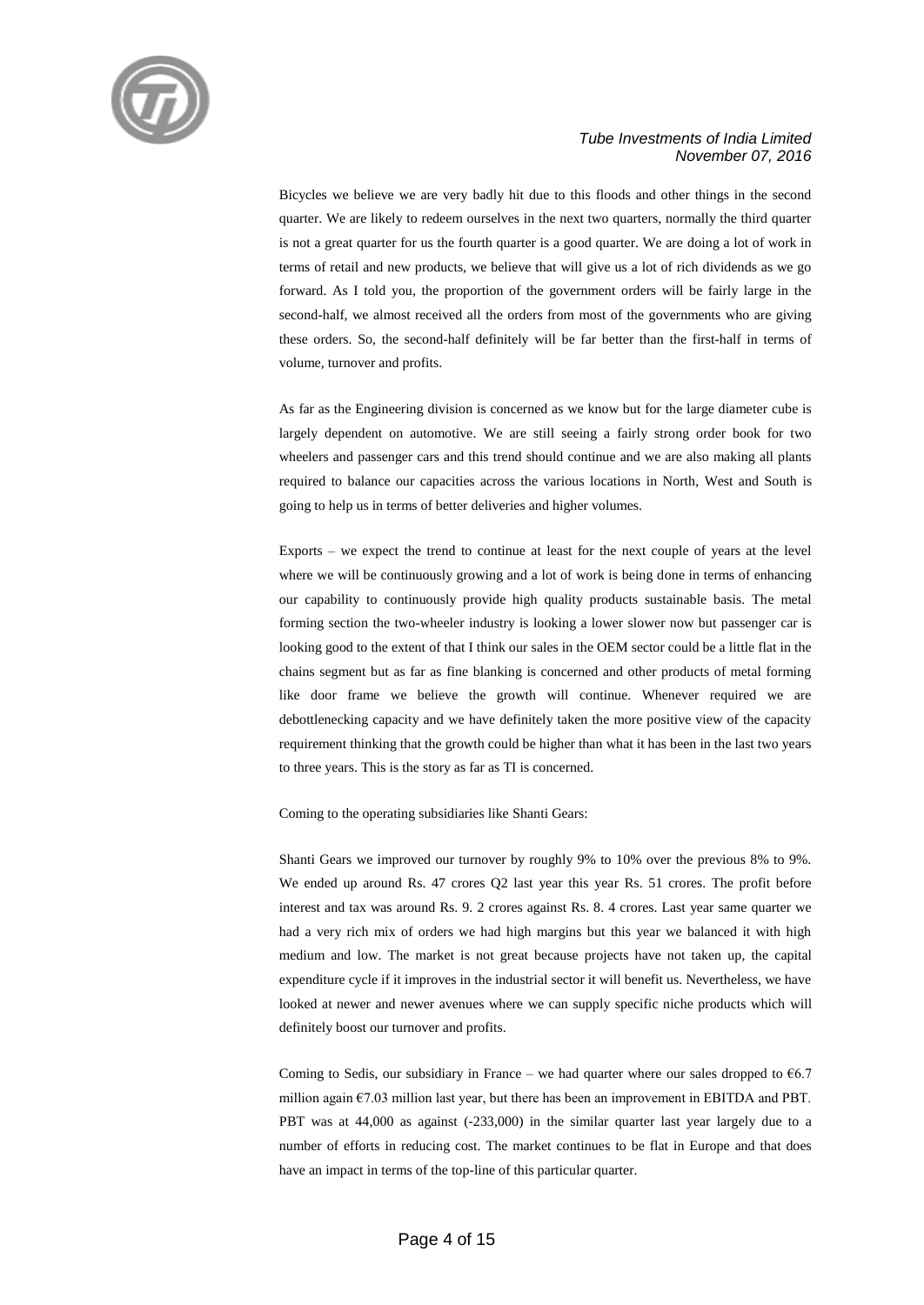

Chola MS – the revenue went up from about Rs. 489 crores to Rs. 658 crores, a growth of 35% and PBT went up to Rs. 77 crores from Rs. 45 crores which is a growth of 70% over Q2 of last year. Our combined ratio which many of you will be interested last quarter ended our combine rate is Rs. 104 against last year Q2 of Rs. 175.

Chola Finance – an associate company, had a very good quarter again, growth of 17% in net income margin. PBT went up by 44% to Rs. 263 crores from Rs. 183 crores PAT went up 42% and as a result ratio as well improved substantially.

Now, in the Board Meeting we have considered the results of Q2 we also made another announcement which you might have heard and read in the various newspapers and others may be online sites, is our proposal for restructuring of Tube Investments of India. I know, many of you have been asking us about this in the earlier calls as well but I am glad to say that the Board Meeting on 3rd November approved the scheme of arrangement.

Just to explain to you, in simple terms – the company today has manufacturing operations and investments in manufacturing companies as well as in financial services companies namely Cholamandalam Investment, Chola Insurance, and Chola Risk. The idea is from Tube Investments of India Limited we will move the manufacturing operation and the share related to manufacturing companies namely Shanti Gears, TI Tsubamex Limited, Sedis India Limited to another company called TI Financial Holding.

TI Financial Holding is an existing company, it is a very small company into which the business of manufacturing will get into. Tube Investments of India Limited will hold, will manage the financial services company through its shareholding in Cholamandalam Finance, Cholamandalam Insurance, MS Insurance as well as Cholamandalam Risk. This scheme is subject to necessary. Statutory and regulatory approvals, including approval of the Honorable High Court of Judicature of Madras hearing and the Stock Exchange as SEBI and the respective shareholders of both the companies. The scheme will be effective on the date in which the authenticated copies that is after we get the SEBI clearance, we will go the High Court and after the AGM the scheme will come into effect, the day we will file this with the registrar is a day on which the whole thing will take effect. However, the appointed date of demerger is the financial accounts, everything will be done as per 1<sup>st</sup> April, 2016 and this is broadly the details of what is happening in the scheme. We believe that we will have two focus companies so that the shareholders have also got an option. Tomorrow they want to enhance the shareholding either they want tin financial services or in manufacturing depending on the choice and judgments they could do that it is all not combined. The second thing is the current shareholders will receive they will finally hold one share each of the Tube Investments of India Limited and TI Financial Holding namely the Financial Services Company that holds the Financial Services Holding as well as the company that will be doing the manufacturing operations. We are also recommending that the share capital will be done in such a way that the current shareholders will have equal number of shares at Rs. 1 face value in both the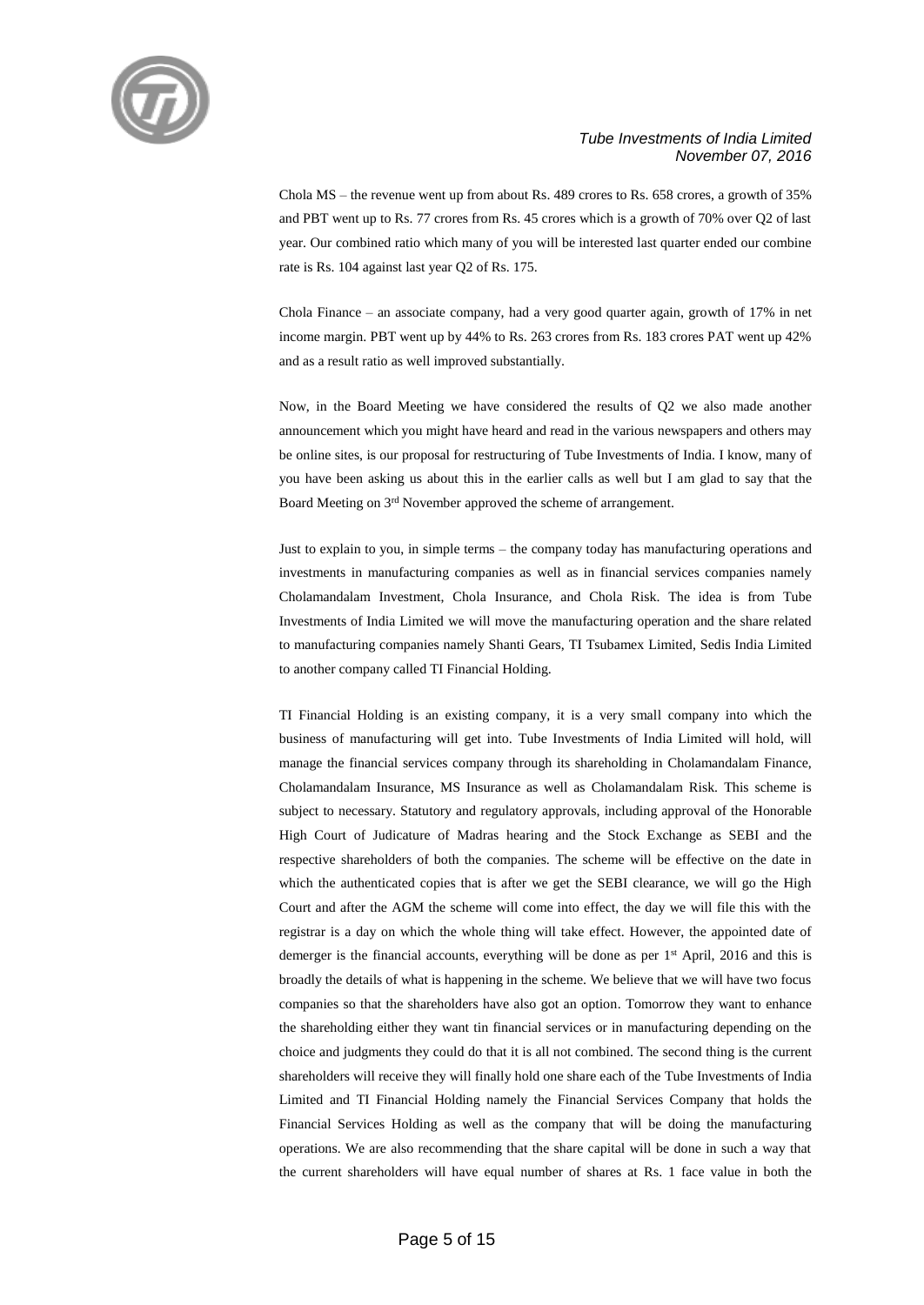

companies. There will be absolutely no change as far as the shareholding of the existing shareholders will be concerned, only thing is they will have two scrips one of Tube Investments of India Limited, one of TI Financial Holdings.

So, broadly this is what I have to tell you all as an introductory remark for this call. I will be very glad to take any questions that you people may have. Thank you.

**Moderator:** Thank you very much. Ladies and gentlemen, we will now begin the Question-and-Answer Session. We have the first question from the line of Kashyap Pujara from Axis Capital. Please go ahead, sir.

**Kashyap Pujara:** And just wanted to take your sense on couple of things. Firstly, could you share some light on Chola Risk like what is the current size of the company and what the plans there, could you just elaborate something there because so far the discussions have mainly been focused around Chola Investment Finance Corp which is well covered and Cholamandalam MS General Insurance. So, the perspective on the risk business would be helpful, that is one. And second be now that manufacturing would be demerged from the current set up. Could you also give a give a view of the business three year out in terms of sustainable growth rate and what is the growth strategy I mean if you can just articulate some plans there?

**L. Ramkumar:** See, as far as Chola Risk is concerned it is relatively small company compared to the numbers we are talking this is joint venture with us and Mitsui Sumitomo. This is assessment of risk basically called risk advisory. We go to various industrial companies, give us the assignments for assessing risk on safety and various other things which could be chemical companies, which will be manufacturing companies. So, for the quarter ended September 30<sup>th</sup>, 2016 I can tell you that the total income of this company was Rs. 7.5 crores and the profit before interest and tax and extraordinary item was at small of Rs. (-1.3) crores however, the full year results of last year which is what we may likely to end up will get slightly improve was a revenue of Rs. 32.42 crores and profit before tax of Rs. 2.8 crores and yes, after tax profit is around Rs. 2 crores. This is highly service-oriented company which is also aligned with various organizations which help them in enhancing their skills in terms of assessment of risk and I think at this point of time we would have a good order book and we expect it to grow and it is complementary to our insurance business and we will be positioned as a group which can assess risk as well.

> Coming to the manufacturing side of the business post demerger see, actually I do not see any change in terms of our outlook. We have always maintained to all of you that to us financial services and manufacturing are important to the extent that there are opportunities in each of these sectors we would not let them go by because of the structure so, that will continue. Probably the revise structure would enable each of these businesses to go at their own speed regardless of any other constraints. We have not had any constraints so far and I think the top management of each of these companies will also be focused that they do not have to look at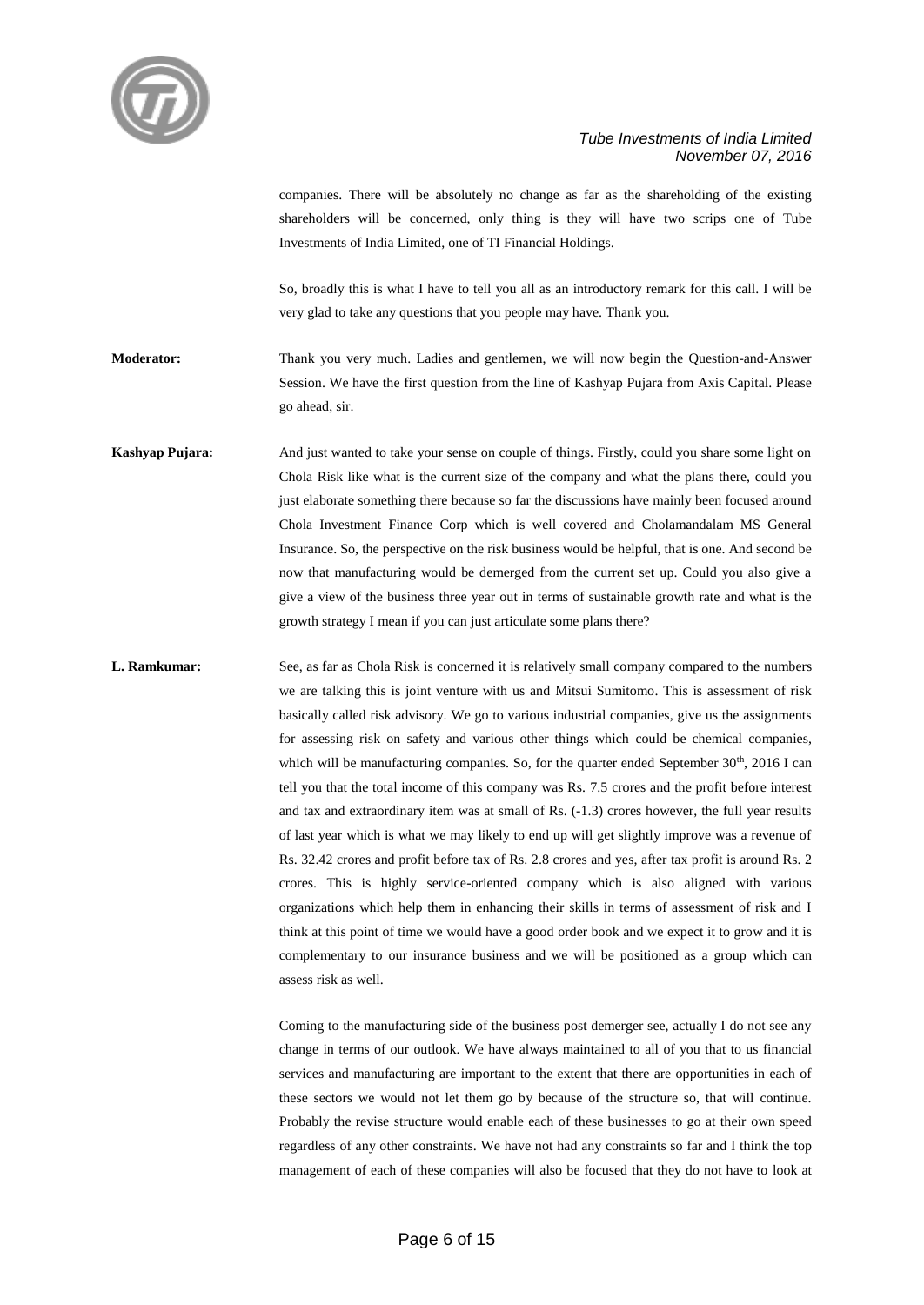

both the sectors there could be people who are specialist in financial sectors, people who are specialist in manufacturing so, the board and other constitution will take place like that. As far as we are concerned we have mentioned many times we see upside in most of our businesses. We have seen in the last six months a very uptick as far as the Indian market is concerned auto industry to which we are tied to a large extent like bicycles is doing well and we are seeing a good traction for our products and good margin improvement. We also have been looking at exports which is kicked off in nice way in engineering division, same thing should happen in other divisions as well. And we are seeing some bright spots in some of the other products like fine blanking and motor casing, etc., related to automotive industry where we are definitely looking at upgrading capability capacity going forward. Shanti Gears will continue to be a very valuable subsidiary of the company and we do see that we are getting more and more enquiries for higher value-added products as we stabilize our management and operations and progressively here also the goal is to take up the turnover and profits. So, broadly I think our focus on manufacturing will continue to be as good as it was coupled with a better environment I am sure there are opportunities for much faster growth than we have done it in last three years - four years. I hope that answered your question Kashyap.

- **Kashyap Pujara:** Aman, we can go to the next question please.
- **Moderator:** Thank you. We have the next question from the line of Nishit Shah from ValueQuest Capital. Please go ahead.
- **Nishit Shah:** Firstly, I would probably take this discussion forward on Chola Risk. What kind of growth we are expecting on a top-line basis and are we expecting any margin expansion going forward taking two years to three years' time horizon?
- **L. Ramkumar:** Yes, I think we normally plan for growth of 10% to 20% this as I told you the skilled kind of a sector so, it depends to the large extent of having the right kind of the people so, we are constantly on the lookout for people with experience or we are training some of our people as well. You can safely assume a 15% to 20% growth and margin improvement would definitely happen at the volume growth and probably will not increase our overheads for the next improvement of the 50% to 60% of turnover as much.
- **Nishit Shah:** You have any target from the margin perspective for Chola Risk?
- **L. Ramkumar:** It will improve, I am not able to give you a number as of now.

Nishit Shah: Okay, cool. Secondly, on this same Chola Risk I understand this risk services business are quite competitive as Big 4 do and also a lot of other companies who are present in the business so, how are we planning to differentiate ourselves from rest of the business, I mean how are we planning to get incremental business from these guys? I mean it is a little bit sticky business, correct me if I am wrong.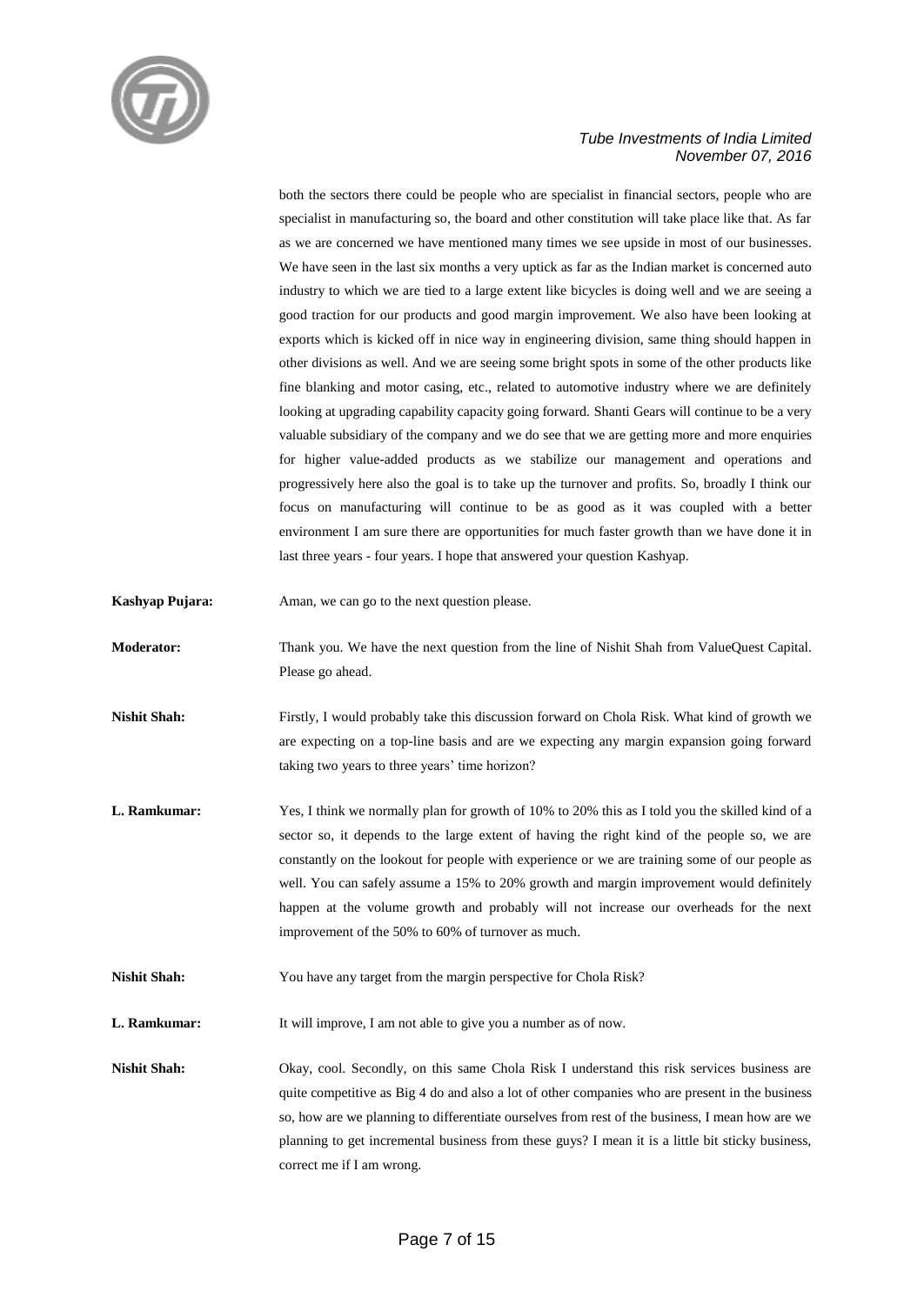

| L. Ramkumar:        | I want to distinguish what Big 4 do and we do, some of them is assessment of accounting and<br>related risk. Here it is a very clear safety kind of risk I do not know how many of Big 4 are into<br>this, you get my point that is you walk around the shop floor and tell people what kind of<br>measures they should taking, the environment is safe, there is no accident, those kind of things,<br>so, it is not so highly competitive, if at all there are big players from overseas who are well<br>known for this, the domestic areas there are not many but we are also trying to tie up with<br>some of them in order to see that we share the order book and stuff like that. |
|---------------------|------------------------------------------------------------------------------------------------------------------------------------------------------------------------------------------------------------------------------------------------------------------------------------------------------------------------------------------------------------------------------------------------------------------------------------------------------------------------------------------------------------------------------------------------------------------------------------------------------------------------------------------------------------------------------------------|
| <b>Nishit Shah:</b> | Okay. Now coming back to Shanti Gears, do we have any plans to do some buyback and<br>merge Shanti Gears into manufacturing business?                                                                                                                                                                                                                                                                                                                                                                                                                                                                                                                                                    |
| L. Ramkumar:        | Nothing at the moment.                                                                                                                                                                                                                                                                                                                                                                                                                                                                                                                                                                                                                                                                   |
| <b>Nishit Shah:</b> | At the moment, okay. And lastly on the more of a book keeping question, what is the volume<br>in the engineering division, I mean how many terms of tubes and strip in this quarter?                                                                                                                                                                                                                                                                                                                                                                                                                                                                                                     |
| L. Ramkumar:        | You have asked a cautious question I will tell you, total tubes 63,000 tonnes.                                                                                                                                                                                                                                                                                                                                                                                                                                                                                                                                                                                                           |
| <b>Nishit Shah:</b> | 63,000 tonnes?                                                                                                                                                                                                                                                                                                                                                                                                                                                                                                                                                                                                                                                                           |
| L. Ramkumar:        | That is right.                                                                                                                                                                                                                                                                                                                                                                                                                                                                                                                                                                                                                                                                           |
| <b>Moderator:</b>   | Thank you. We have the next question from the line of Vipul Shah from Sumangal Investment.<br>Please go ahead.                                                                                                                                                                                                                                                                                                                                                                                                                                                                                                                                                                           |
| <b>Vipul Shah:</b>  | How the cash and debt will be divided between financial and manufacturing company in the<br>event of demerger?                                                                                                                                                                                                                                                                                                                                                                                                                                                                                                                                                                           |
| L. Ramkumar:        | See, the some cash will be there in financial services debt will be in the manufacturing<br>company and the balance will be reserves.                                                                                                                                                                                                                                                                                                                                                                                                                                                                                                                                                    |
| <b>Vipul Shah:</b>  | Sorry.                                                                                                                                                                                                                                                                                                                                                                                                                                                                                                                                                                                                                                                                                   |
| L. Ramkumar:        | The debt will be in the manufacturing company.                                                                                                                                                                                                                                                                                                                                                                                                                                                                                                                                                                                                                                           |
| <b>Vipul Shah:</b>  | Entire debt will be transferring to manufacturing company?                                                                                                                                                                                                                                                                                                                                                                                                                                                                                                                                                                                                                               |
| L. Ramkumar:        | Yes, that is right.                                                                                                                                                                                                                                                                                                                                                                                                                                                                                                                                                                                                                                                                      |
| <b>Vipul Shah:</b>  | And all cash will be transferred to financial company?                                                                                                                                                                                                                                                                                                                                                                                                                                                                                                                                                                                                                                   |
| L. Ramkumar:        | Some cash, not all the cash.                                                                                                                                                                                                                                                                                                                                                                                                                                                                                                                                                                                                                                                             |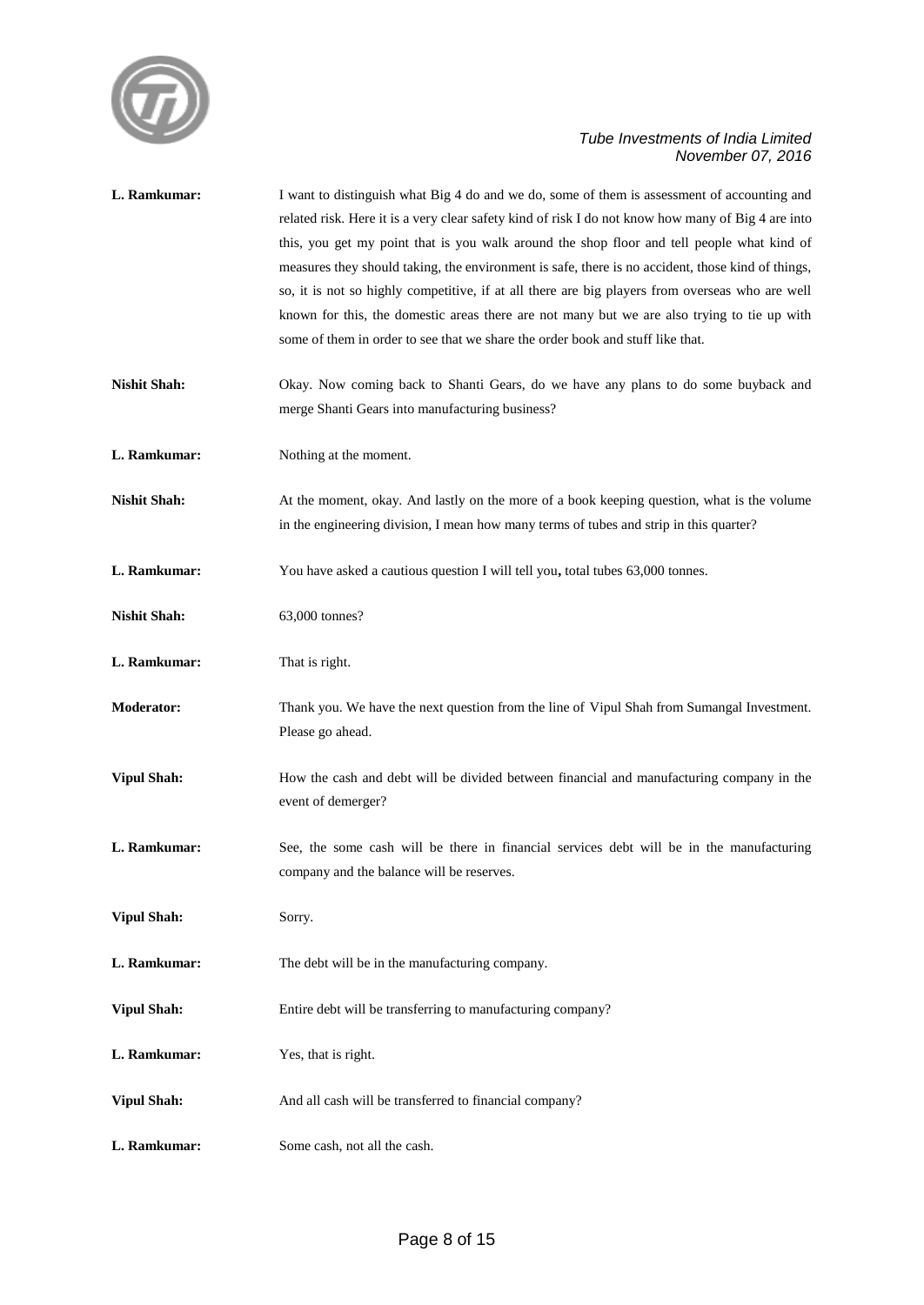

| <b>Vipul Shah:</b> | Some cash, okay. But debt 100% will go to manufacturing company?                                                                                                                                                                                                                                                                             |
|--------------------|----------------------------------------------------------------------------------------------------------------------------------------------------------------------------------------------------------------------------------------------------------------------------------------------------------------------------------------------|
| L. Ramkumar:       | Yes.                                                                                                                                                                                                                                                                                                                                         |
| <b>Vipul Shah:</b> | Okay. And sir, can you give the volume and turnover of large dia in this quarter?                                                                                                                                                                                                                                                            |
| L. Ramkumar:       | I did mention, large dia in this quarter around 4,300 tonnes, turnover we did Rs. 29 crores.                                                                                                                                                                                                                                                 |
| <b>Vipul Shah:</b> | And what will be EBITDA approximately?                                                                                                                                                                                                                                                                                                       |
| L. Ramkumar:       | Rs. 3 crores.                                                                                                                                                                                                                                                                                                                                |
| <b>Vipul Shah:</b> | Rs. 3 crores. So, was there a improvement as compared to sequential in last quarter in large dia                                                                                                                                                                                                                                             |
| L. Ramkumar:       | Yes, there has been improvement.                                                                                                                                                                                                                                                                                                             |
| <b>Moderator:</b>  | Thank you. We have follow-up question from the line of Kashyap Pujara. Please go ahead.                                                                                                                                                                                                                                                      |
| Kashyap Pujara:    | Could you basically give us a pro forma balance sheet broad items on the manufacturing front<br>like what would be the net worth debt of the manufacturing business.                                                                                                                                                                         |
| L. Ramkumar:       | for a later point of time let us apply to all the regularities and then we will let you know. We<br>will put it up in the site itself no problem.                                                                                                                                                                                            |
| Kashyap Pujara:    | Yes, that is helpful.                                                                                                                                                                                                                                                                                                                        |
| L. Ramkumar:       | We will do it there is no problem, but just give us a little time.                                                                                                                                                                                                                                                                           |
| Kashyap Pujara:    | Okay, sure. I will just move. Aman, can you take the next question.                                                                                                                                                                                                                                                                          |
| Moderator:         | Yes, please. Thank you. We have the next question from the line of Ujwal Shah from Quest<br>Investment Advisors. Please go ahead.                                                                                                                                                                                                            |
| <b>Ujwal Shah:</b> | Just getting this clarity sir, tube investments will continue to be a holding company under<br>which we will have Chola Investments, Financials that is how this structure would be and the<br>manufacturing portion will out one share each to the current holders of tube investments as and<br>when the record date comes, is it correct? |
| L. Ramkumar:       | Absolutely correct.                                                                                                                                                                                                                                                                                                                          |
| <b>Ujwal Shah:</b> | Okay, sir. And coming to the large dia plant we are already seeing good improvement. Can<br>you throw some light like what could be the peak utilization levels for this unit and what kind<br>of EBITDA levels or PBIT levels, peak EBITDA, peak PBIT levels can this unit see?                                                             |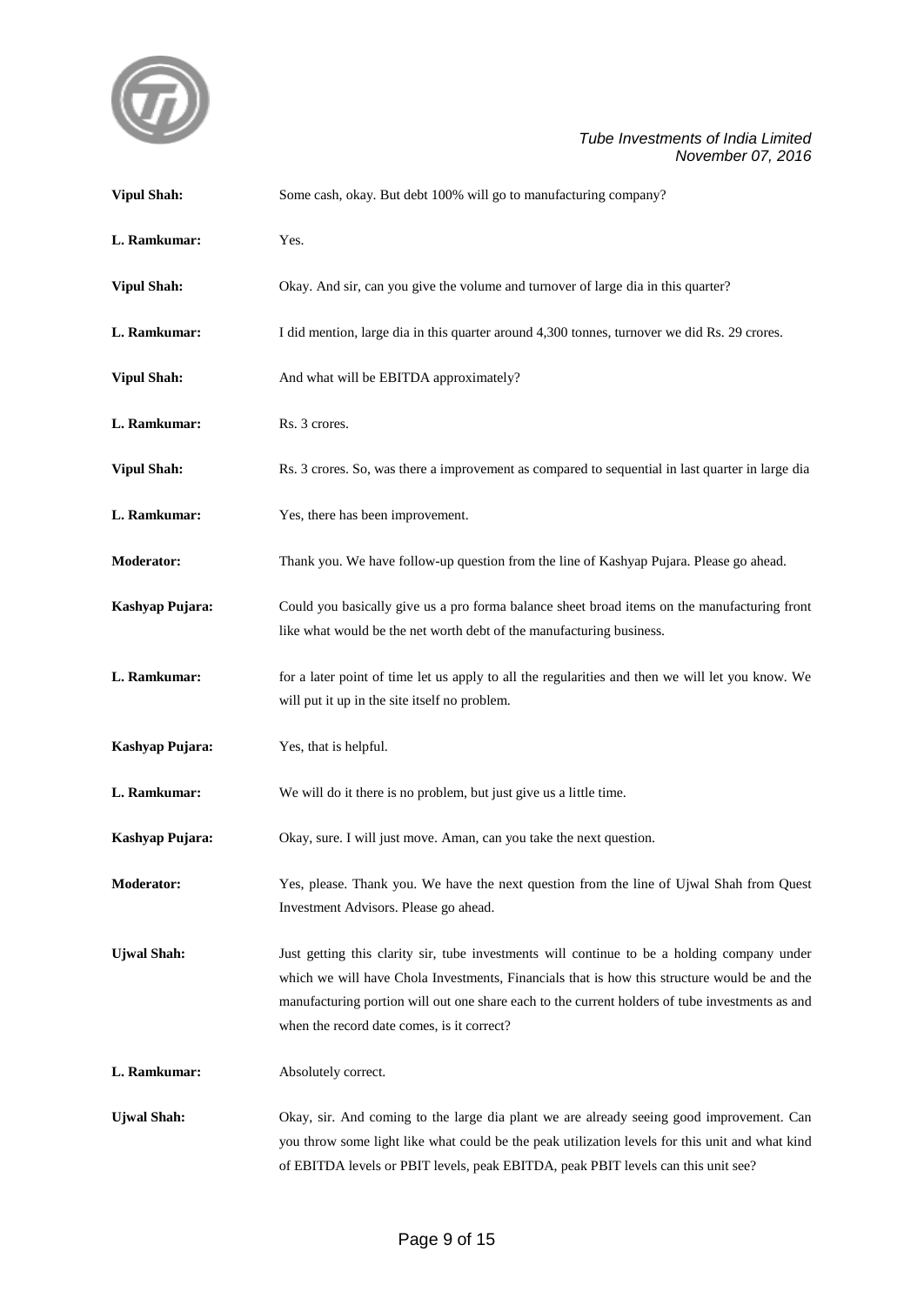

- **L. Ramkumar:** Peak may happen in 2019 2020 what is we are in 2016-2017, 2017-2018, 2018-2019. So, peak I am not able to say because there has been a steep fall in prices now. a lot of seamless people have got involved because the oil sector is off so, that has affected our prices but in the medium-term we believe that could change, it will have a favorable impact on the pricing is belief.
- Ujwal Shah: What has been drop in price, sir?
- **L. Ramkumar:** It has been 8% to 10%. So, give us some time before I commit a number, we have given a lot of numbers in the past, I like to be a little more careful but I can only tell you the capacity utilization is increasing plus one of this thing unstated because of the demand going up in the other auto sector, it has also helped us tide over the increase in turnover of the balance business. See, large dia plant has also been able to serve our regular business which we might lost in terms of, we are trying to rationalize what is the best we can get of it. The lower end of that tube mill can serve our current business actually. The higher end is why we went for the investment. So, that is also happening it is not entirely captured, it is captured in the balance turnover not in the large turnover per say, this is only small value we put there that only converted into CDW and realize a much better value. The ramping up is taking place, turnover is improving, losses are coming down, we are at least at the end of all the quality problems because we believe we have solved it, most of the major customers we are waiting for three month waiting period for them to come back and confirm we believe the next level will be a big jump in terms of our order wherever they had a little quality problem. These all I can tell. Number let me hold on for some time probably the next or by the end we should be more confident to give you a number.
- **Ujwal Shah:** Sure, sir. No worries, sir. And sir coming to Shanti Gears in terms of margins and even in terms of revenue we have been stating that we are expecting good amount of jump. We continue to say that in terms of order book also it is quite good, can you just throw some light how do we see our strategy planning for Shanti Gears now?
- **L. Ramkumar:** See, if you see in the last five quarters to six quarters we have been steadily improving though not a significant growth there has been some growth improvement in profitability consistency, etc, right. So, we have also streamlined a lot of things on operations and what segments to operate and what segments we should not operate in order to do this. We have also now completed our exercise or talking to the people who used to give us very large number of orders earlier period. We believe most of these guys have got new sources but we will get back 20%-25% of that business albeit slowly because they are saying you walked away but they understand it is different management and we are very serious so, that will be one part of the growth going forward. Secondly, we also talked about specific sectors like railways, defense where we have seen good traction again these take a little longer time, like they take some six months to approve the products and all that, we believe this will also give us a good growth going forward. Third is we are also looking at very specific products which are imported into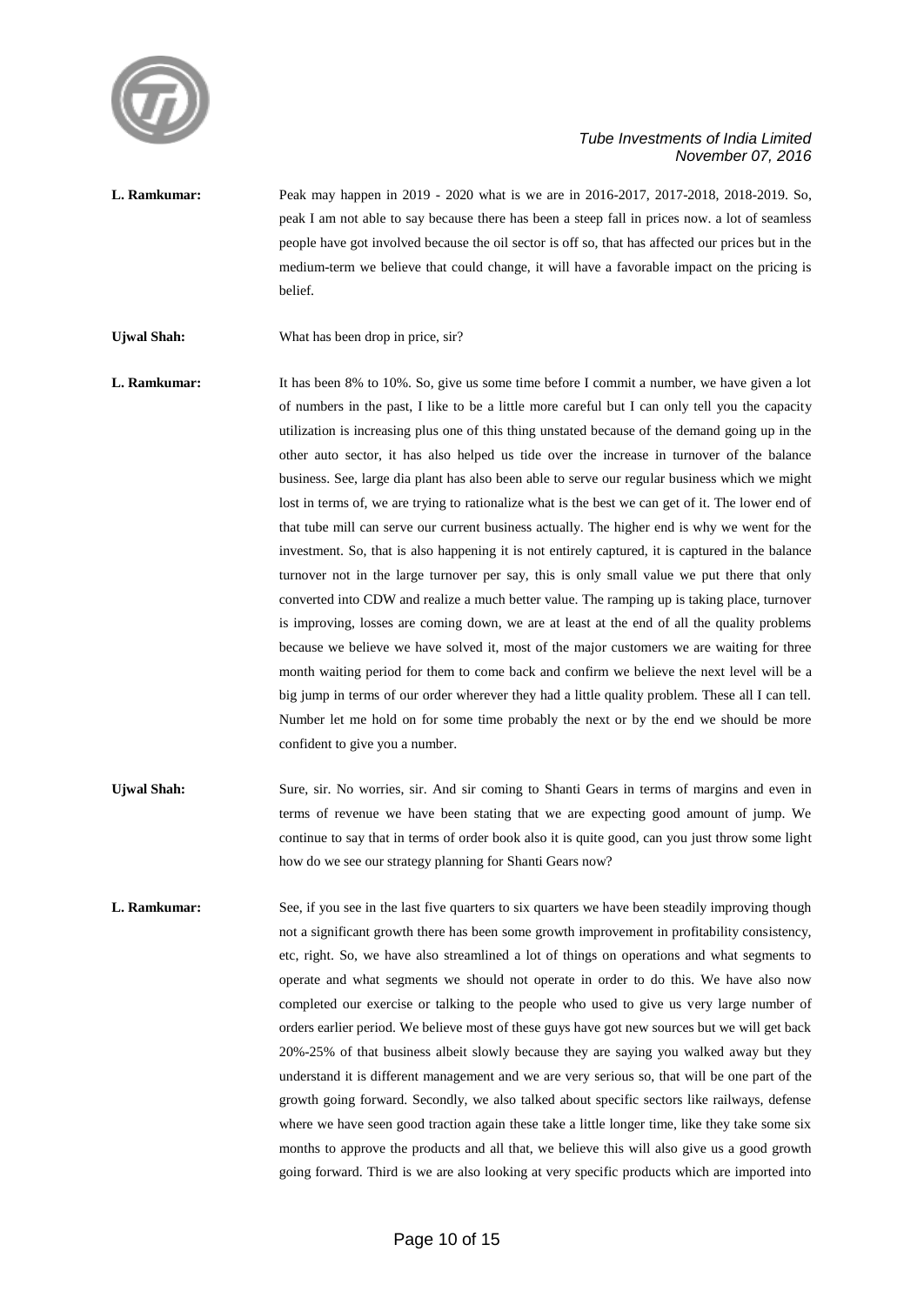

India where I think again we will have a little better advantage if we can indigenize and provide it to these people. The last one is service. Now, the turnover is small but it can become much bigger and it is also quite good margins as far as service is concerned it is a huge market, it is underserved as far as we are concerned, we made a reasonable beginning right now it is a small percentage of the turnover it could become much larger.

- Ujwal Shah: Right, sir. And sir, in terms of our margin expectations for Shanti Gears considering that now we have a mix of high medium type of orders in terms of margin do we see kind of margin expansion that we ever envisage in before panning out or do we see the market currently is so modest that the strategy might take some time?
- **L. Ramkumar:** We have taken a conscious call to see progressively every quarter, every year our margin should go up, it may not go to the heady 35%-45% because the same product we have found out today are selling at a much lower price, right because of the period which just happened but I think this not the end of it we hope to improve margins for next two years to three years by 1.5% to 2% at least every year.
- **Ujwal Shah:** Every year you are saying?
- **L. Ramkumar:** Yes.
- **Moderator:** Thank you. We have the next question from the line of Roshan Chutkey from ICICI Prudential AMC. Please go ahead.
- **Roshan Chutkey:** Just a quick question on the insurance business, can you please give us a break-up of **GWP** by product?
- **L. Ramkumar:** What do you mean by product?
- **Roshan Chutkey:** Basically, how many crop insurance have we done this quarter?
- **L. Ramkumar:** I may not know, sorry. I will have to get you that information. I will give it to you or I will give it to Kashyap also at Axis.
- **Roshan Chutkey:** That will be helpful, sir. What has led to the improvement in combined ratio, if you can comment anything on that?
- **L. Ramkumar:** Yes, as the business is getting larger and also Quarter 4 are all behind us. I think our underwriting is becoming profitable. All I can say in generic terms; I can check and let you know.
- **Moderator:** Thank you. We have the next question from the line of Resham Jain from DSP Blackrock. Please go ahead.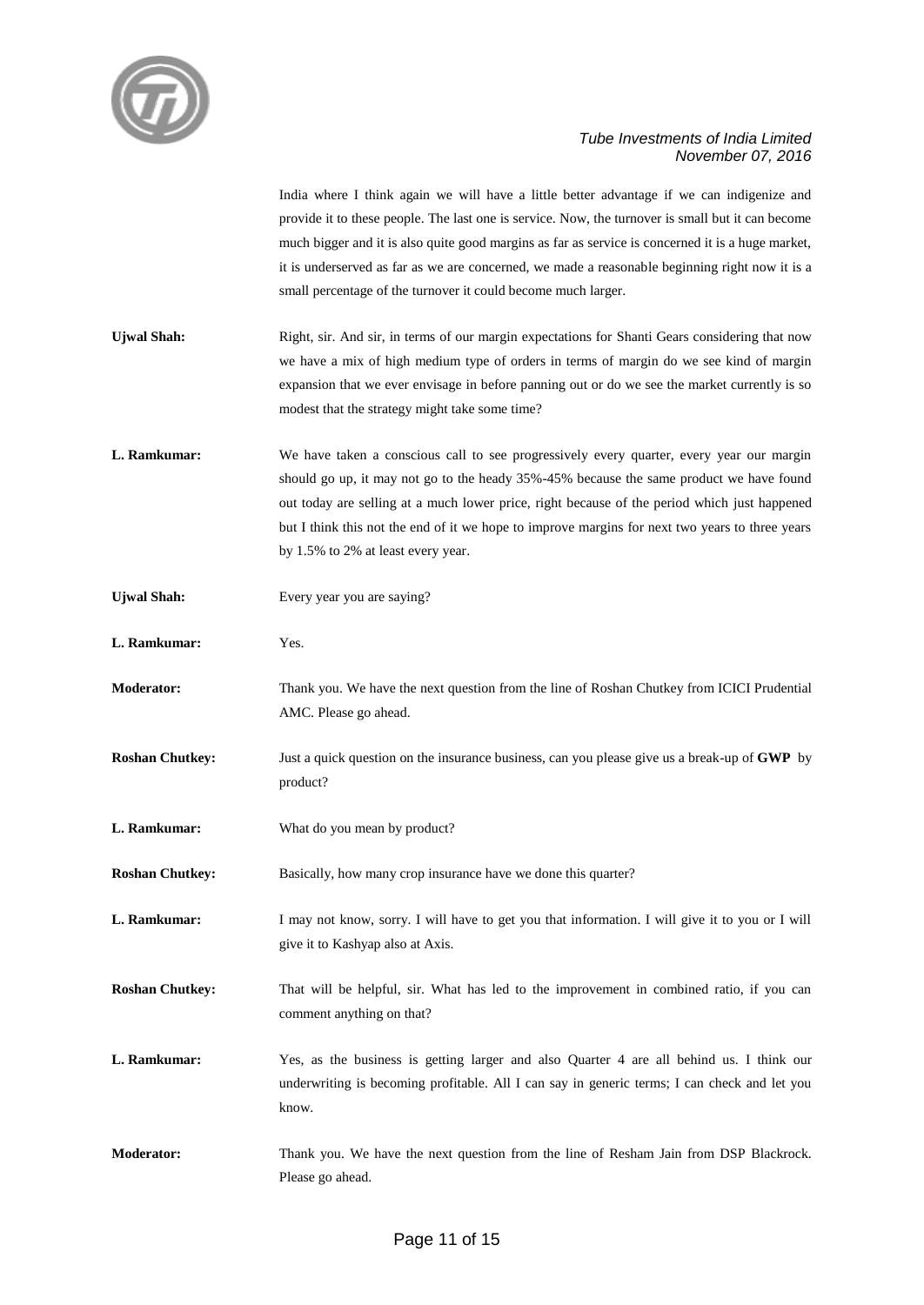

**Vinit:** Yes, hi, this is Vinit here from DSP Blackrock. Just one question on how do we look at this holding company structure over the next three years - four years. Is this beginning of further more restructuring to take place or this is the structure pretty much what is going to be for the next four years - five years? **L. Ramkumar:** I am too aware of what is the next step because I thought this will stay for some time, we have debated this for some time and you know all of you have been asking also. So, I can only see after this we have to make the structure work and see that shareholders get value out of this, further I have not heard not I am aware of any such thought at this point of time. **Vinit:** Right. And in terms of the utilization of the cash through the holding company across the two businesses where do we see the requirement of cash going to be in the financial business, is it going to be in the insurance business as a holding company? **L. Ramkumar:** After demerger you are saying? **Vinit:** Right, that is right. **L. Ramkumar:** Yes, so relatively it will be more in financial services, I think then insurance because financial services for growth you meet if you want to grow very aggressively then you need more capital whereas in insurance I think we reached a stage where the investment book is fairly large and it is supporting growth with minimal investments. **Vinit:** Right. And lastly on this bicycle business when you mentioned about the government orders coming through is that also going to lead to some changes in your working capital requirement? **L. Ramkumar:** It will, you are correct, I think it will have an adverse impact on the working capital requirement because it is very short burst you know three months to four months, you have to stocks 4 lakhs - 5 lakhs - 6 lakhs and deliver and then collect after sometimes 60 days - 75 days whereas our trade collections between 20 days to 25 days. So, it does put some pressure on the working capital but I can say that so far we have been able to collect all the money but institutional orders, the government orders thus put otherwise the bicycle business is fairly cash rich business, it does not require much cash when we did investments like last year. We are well prepared for it in fact in terms of organizing our limits and other things. **Moderator:** Thank you. We have the next question from the line of Shreenath Krishnan from Sundaram Mutual Fund. Please go ahead. **Shreenath Krishnan:** Can you help me with the export number from the engineering division for the quarter, you mentioned quarter and the first-half, you mentioned there is an 100% growth. **L. Ramkumar:** I can let you have the value I think, for competitive position. Yes, the question you have...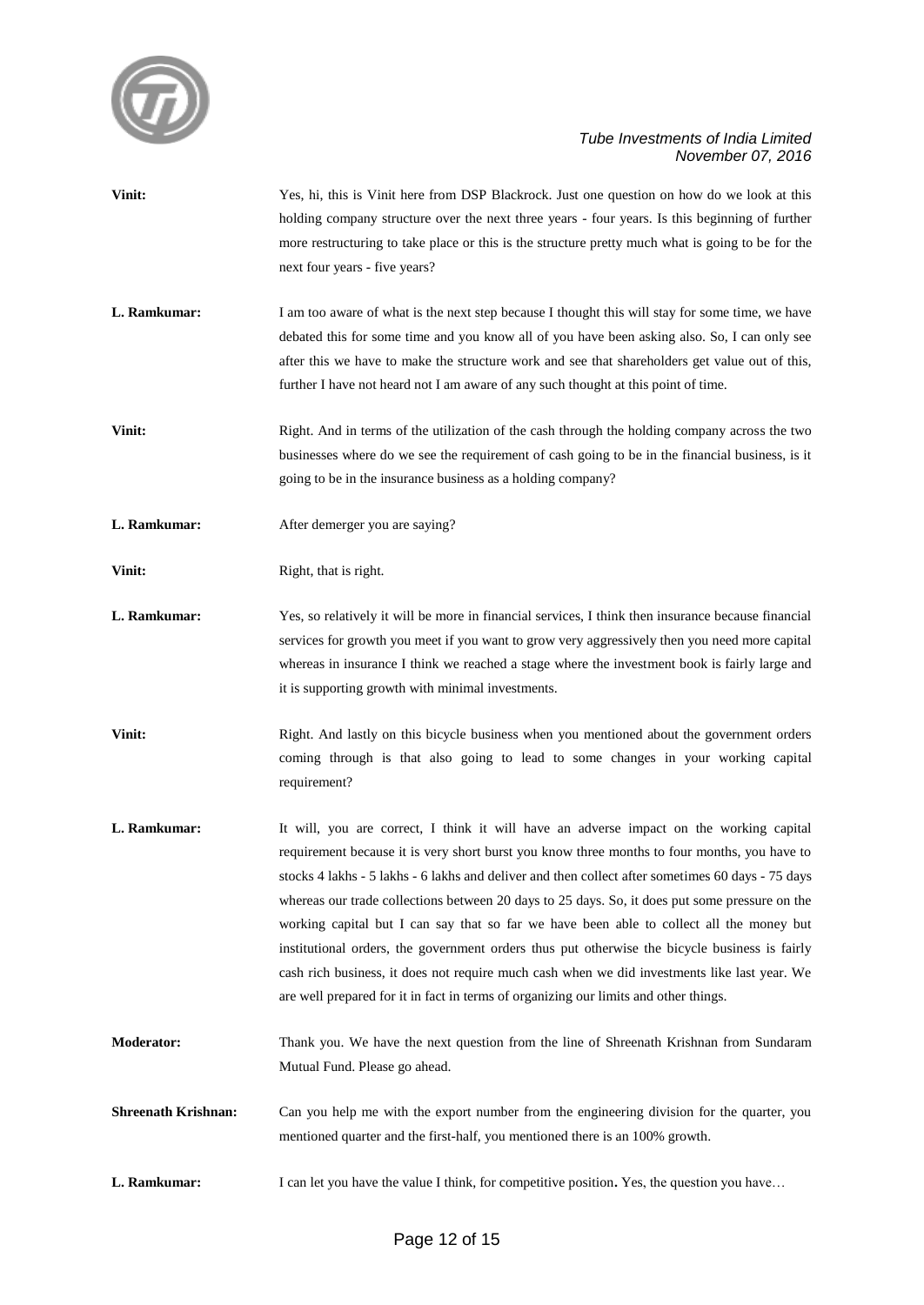

| <b>Shreenath Krishnan:</b> | You mentioned that change was about 12% growth for the quarter and please correct me you<br>mentioned second-half could be weaker, what was your commentary for change                                                                                                                                                                                                                                                             |
|----------------------------|------------------------------------------------------------------------------------------------------------------------------------------------------------------------------------------------------------------------------------------------------------------------------------------------------------------------------------------------------------------------------------------------------------------------------------|
| L. Ramkumar:               | Currently, I said two wheelers going little slow in one or two months so, that has a direct<br>bearing on change. It does on tubes also but tube we have exports and there are other things.<br>But our aftermarket we are doing well, that is good nothing to do with growth in the OE<br>segment it is already much bigger than the OE segment. What I meant is as I am talking that<br>one month or two months probably more so |
| <b>Shreenath Krishnan:</b> | Okay, sure, sir, got it. So, but for the engineering division if you could help me with the<br>exports?                                                                                                                                                                                                                                                                                                                            |
| L. Ramkumar:               | Can I say this as I am addressing others?                                                                                                                                                                                                                                                                                                                                                                                          |
| <b>Shreenath Krishnan:</b> | Sure, sir. Thanks, a lot.                                                                                                                                                                                                                                                                                                                                                                                                          |
| <b>Moderator:</b>          | Thank you. We have the next question from the line of Rahul from ASK Advisors. Please go<br>ahead                                                                                                                                                                                                                                                                                                                                  |
| Rahul C.:                  | Just one question from end. Just wanted to know what is the benefit of keeping the shares in<br>our holding company structure vis-à-vis giving out shares of CIFT.                                                                                                                                                                                                                                                                 |
| L. Ramkumar:               | I have not understood your question; please can you repeat it?                                                                                                                                                                                                                                                                                                                                                                     |
| Rahul C.:                  | Sir, the shares of CIFT, Cholamandalam the structure would be such that we will keeping<br>those shares in the holding company and we will getting shares of the holding company vis-à-<br>vis getting shares of Cholamandalam, is my understanding correct?                                                                                                                                                                       |
| L. Ramkumar:               | No, see there will be two companies, tube investments will have holdings in Cholamandalam<br>Insurance, Financial and Chola Risk. There will TI Financial Holding which is the new<br>company actually into which manufacturing business will go so, the shareholders will get a<br>share in that company. So, current TI share will be the financial services company. You get the<br>point?                                      |
| Rahul C.:                  | Okay. I got it sir.                                                                                                                                                                                                                                                                                                                                                                                                                |
| L. Ramkumar:               | Yes, exports of tubes went up from Rs. 30 crores to Rs. 65 crores during the quarter two 2016-<br>2017.                                                                                                                                                                                                                                                                                                                            |
| Moderator:                 | Thank you. We have the next question from the line of Sukru Deshpande from Vibrant<br>Securities. Please go ahead.                                                                                                                                                                                                                                                                                                                 |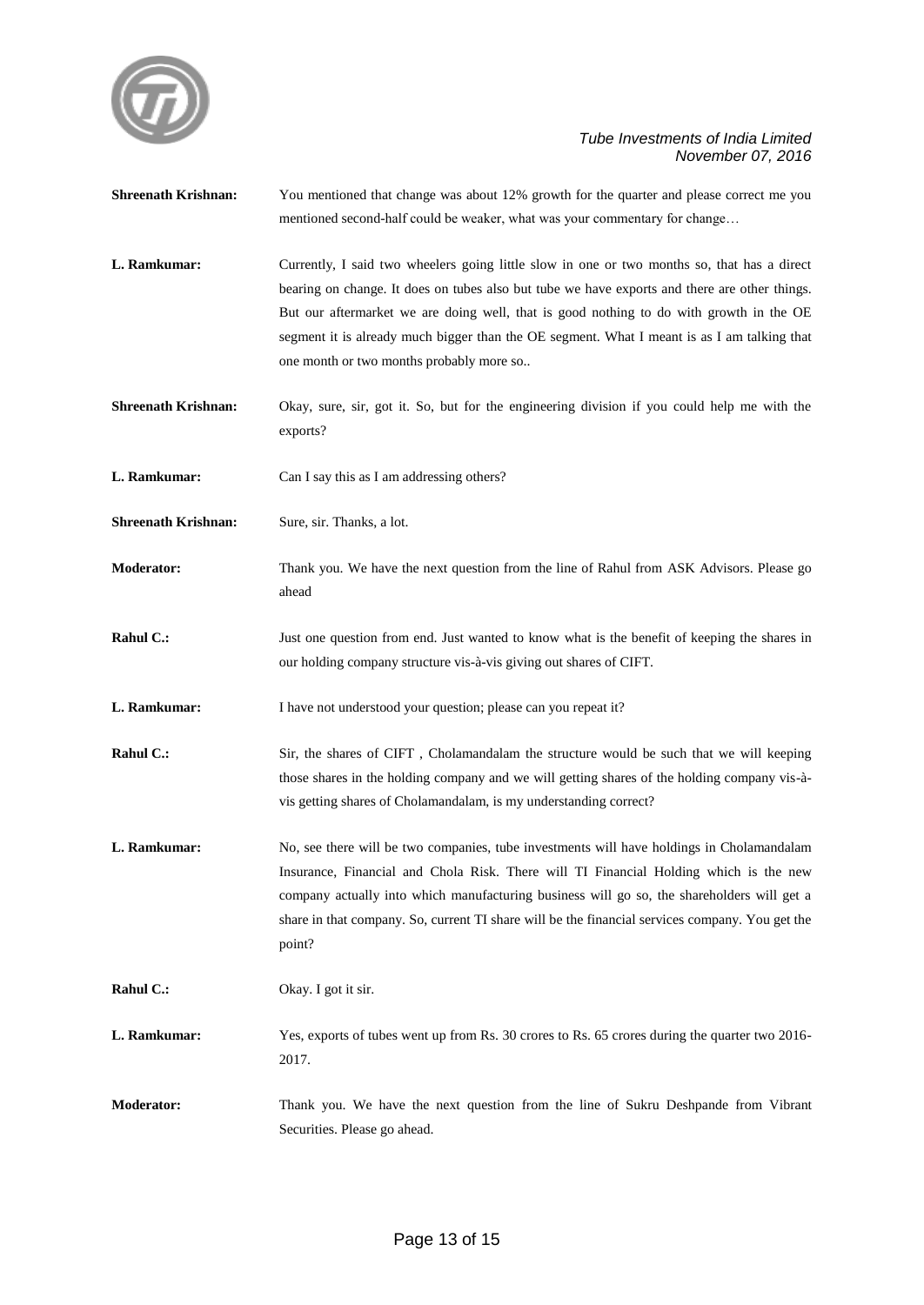

| <b>Sukru Deshpande:</b> | Sir, I want to understand your chain business, so any decrease or increase in our raw material                                                                                                                                                                                                                                            |
|-------------------------|-------------------------------------------------------------------------------------------------------------------------------------------------------------------------------------------------------------------------------------------------------------------------------------------------------------------------------------------|
|                         | prices, can you retain advantage or you have to pass it on to OEMs?                                                                                                                                                                                                                                                                       |
| L. Ramkumar:            | Very difficult now to even recover the increase.                                                                                                                                                                                                                                                                                          |
| <b>Sukru Deshpande:</b> | Decrease in raw material prices.                                                                                                                                                                                                                                                                                                          |
| L. Ramkumar:            | I am talking about increase; decrease has not happened now recently. It is very rare that we are<br>able to hold on. I am talking about increase it is very difficult to get from them, there is a lot of<br>negotiations that goes on, even the increase is known to you, so we can imagine, decrease it is<br>very difficult to retain. |
| <b>Sukru Deshpande:</b> | Okay, fine. If I hear correctly in OEM, your revenue is flat but the quarter as auto volumes<br>have increase so, what could be the results, was there price pressure?                                                                                                                                                                    |
| L. Ramkumar:            | No, I mentioned that we grew by 12% in all chains I did not say it is flat. I said, going forward<br>this kind of growth may not be there is what I am saying, I am not talking about first-half, I<br>think the growth has been good actually.                                                                                           |
| <b>Sukru Deshpande:</b> | Okay, fine. Can you tell me about marketing share you have position?                                                                                                                                                                                                                                                                      |
| L. Ramkumar:            | In chains?                                                                                                                                                                                                                                                                                                                                |
| <b>Sukru Deshpande:</b> | Yes, in chain segment.                                                                                                                                                                                                                                                                                                                    |
| L. Ramkumar:            | It keeps varying there are large another competitor you know so, we may be in some change<br>45% some 49% some 52% so, it will be in the range of 45% plus in different kinds of chains.                                                                                                                                                  |
| <b>Sukru Deshpande:</b> | Okay, in OEMs or all over?                                                                                                                                                                                                                                                                                                                |
| L. Ramkumar:            | I am talking about OEMs.                                                                                                                                                                                                                                                                                                                  |
| <b>Sukru Deshpande:</b> | Okay. And aftermarket sales?                                                                                                                                                                                                                                                                                                              |
| L. Ramkumar:            | Aftermarket we may be lower than competition.                                                                                                                                                                                                                                                                                             |
| <b>Moderator:</b>       | Thank you. Ladies and gentlemen, as there are no further questions from the participants, I<br>would now like to hand the floor over to Mr. Kashyap Pujara from Axis Capital for closing<br>comments. Thank you and over to you.                                                                                                          |
| Kashyap Pujara:         | Thank you, everyone for logging in for the second quarter FY 2017 Earnings Call of Tube<br>Investments and thank you Mr. Ramkumar for being on the call, sir.                                                                                                                                                                             |